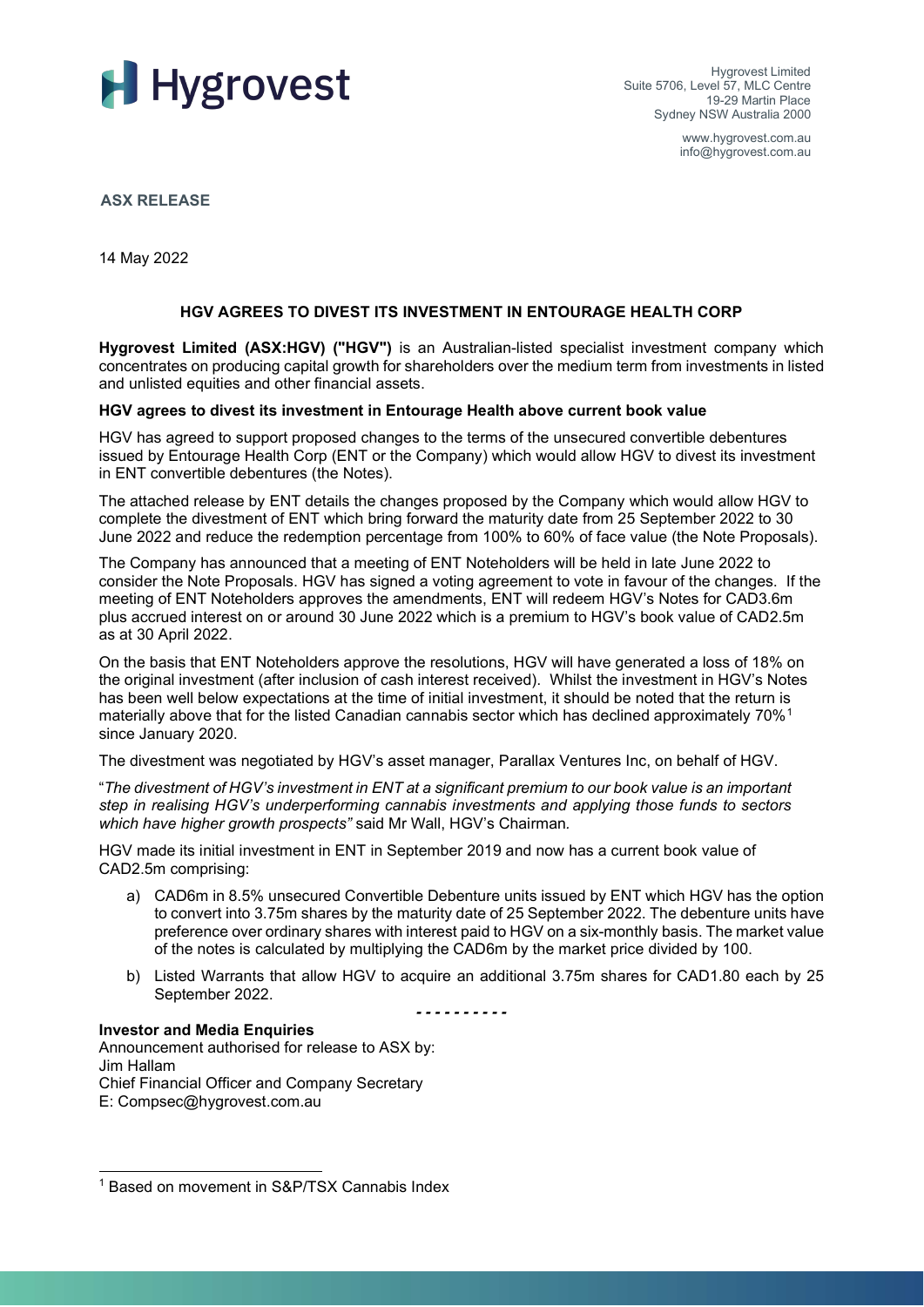#### *About HGV*

*Hygrovest Limited (ASX:HGV) ("HGV") (ABN 91 601 236 417) is an Australian-listed specialist investment company*  which concentrates on producing capital growth for shareholders over the medium term from investments in listed and *unlisted equities and other financial assets.*

#### *Important Notice*

*This announcement contains reference to certain intentions, expectations, future plans, strategy and prospects of HGV. Those intentions, expectations, future plans, strategy and prospects may or may not be achieved. They are based on certain assumptions, which may not be met or on which views may differ and may be affected by known and unknown risks. The performance and operations of HGV may be influenced by a number of factors, many of which are outside the control of HGV. No representation or warranty, express or implied, is made by HGV, or any of its directors, officers, employees, advisers or agents that any intentions, expectations or plans will be achieved either totally or partially or that any particular rate of return will be achieved. Given the risks and uncertainties that may cause HGV's actual future*  results, performance or achievements to be materially different from those expected, planned or intended, recipients *should not place undue reliance on these intentions, expectations, future plans, strategy and prospects. HGV does not*  warrant or represent that the actual results, performance or achievements will be as expected, planned or intended. *Nothing in this material should be construed as either an offer to sell or a solicitation of an offer to buy or sell securities. It does not include all available information and should not be used in isolation as a basis to invest in HGV. This document does not constitute any part of any offer to sell, or the solicitation of an offer to buy, any securities in the United States or to, or for the account or benefit of any "US person" as defined in Regulation S under the US Securities Act of 1993 ("Securities Act"). HGV's shares have not been, and will not be, registered under the Securities Act or the securities laws of any state or other jurisdiction of the United States, and may not be offered or sold in the United States or to any US person without being so registered or pursuant to an exemption from registration including an exemption for qualified institutional buyers.*